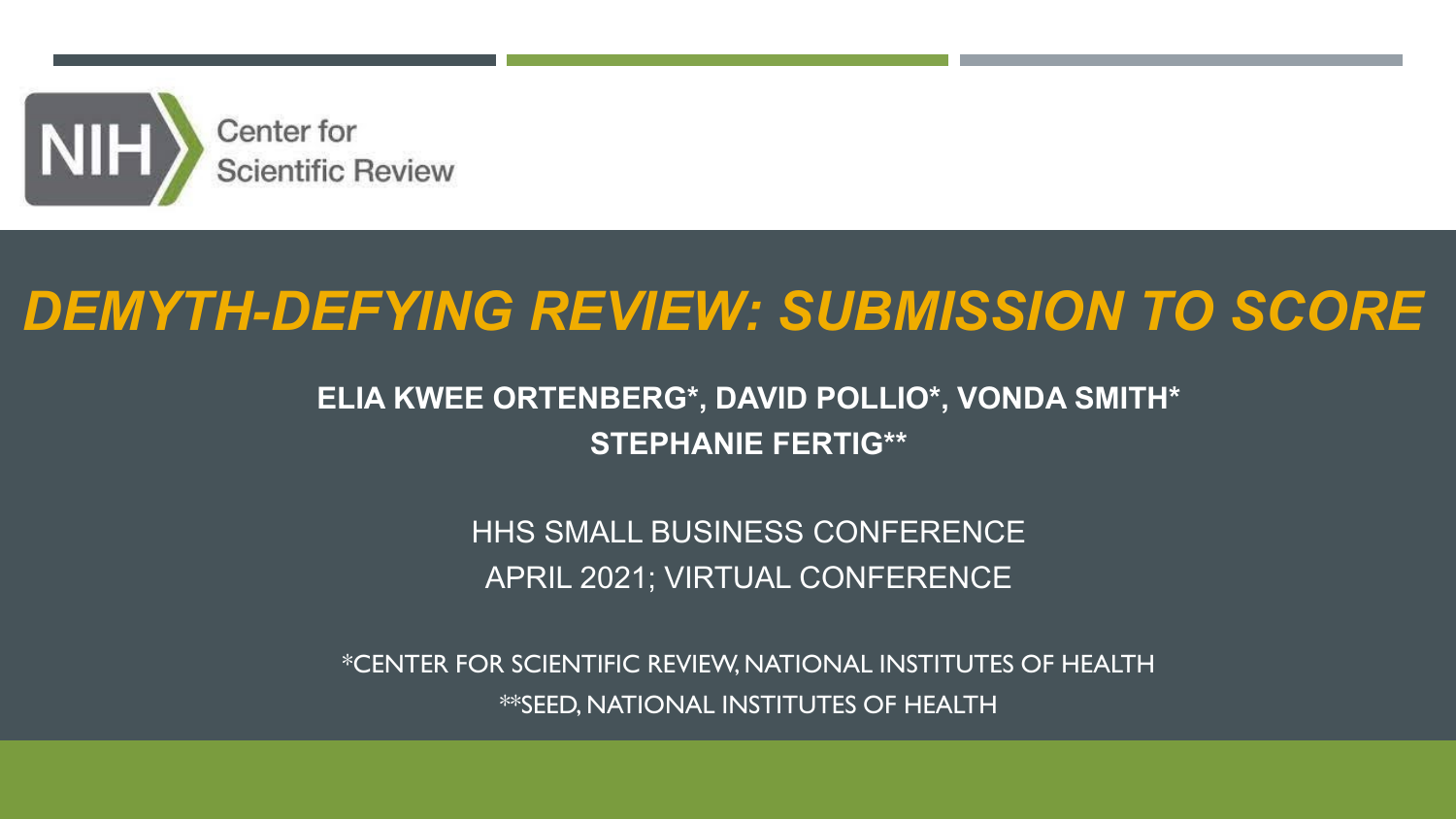# SESSION OBJECTIVES

After this session, you will be able to answer…

- What happens after you submit your SBIR application?
- How is bias and conflict of interest managed during peer review?
- How do you put your best application forward (mistakes to avoid)?

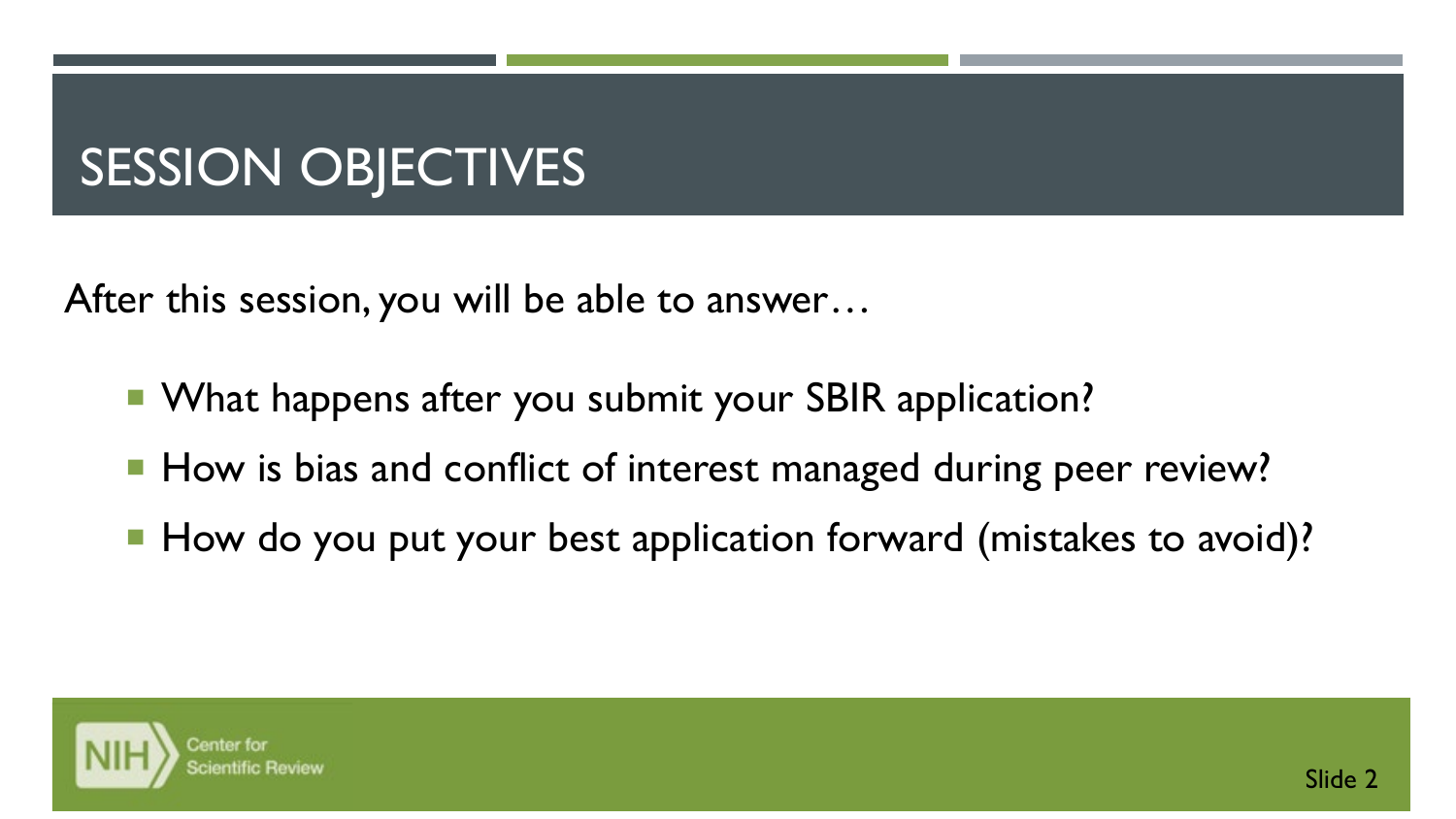## WHAT HAPPENS AFTER YOU SUBMIT YOUR SBIR/STTR APPLICATION?

### **Institutes or Centers (IC) based on…**

Overall mission and guidelines of the Institute or Center(s); Specific programmatic mandates and interests of the Institute or Center(s)

### **Integrated Review Groups (IRG) based on…**

Specific review guidelines for each IRG.



+ When certain types of grants are sought (e.g., fellowships, SBIRs).

+ Ad hoc reviewers recruited

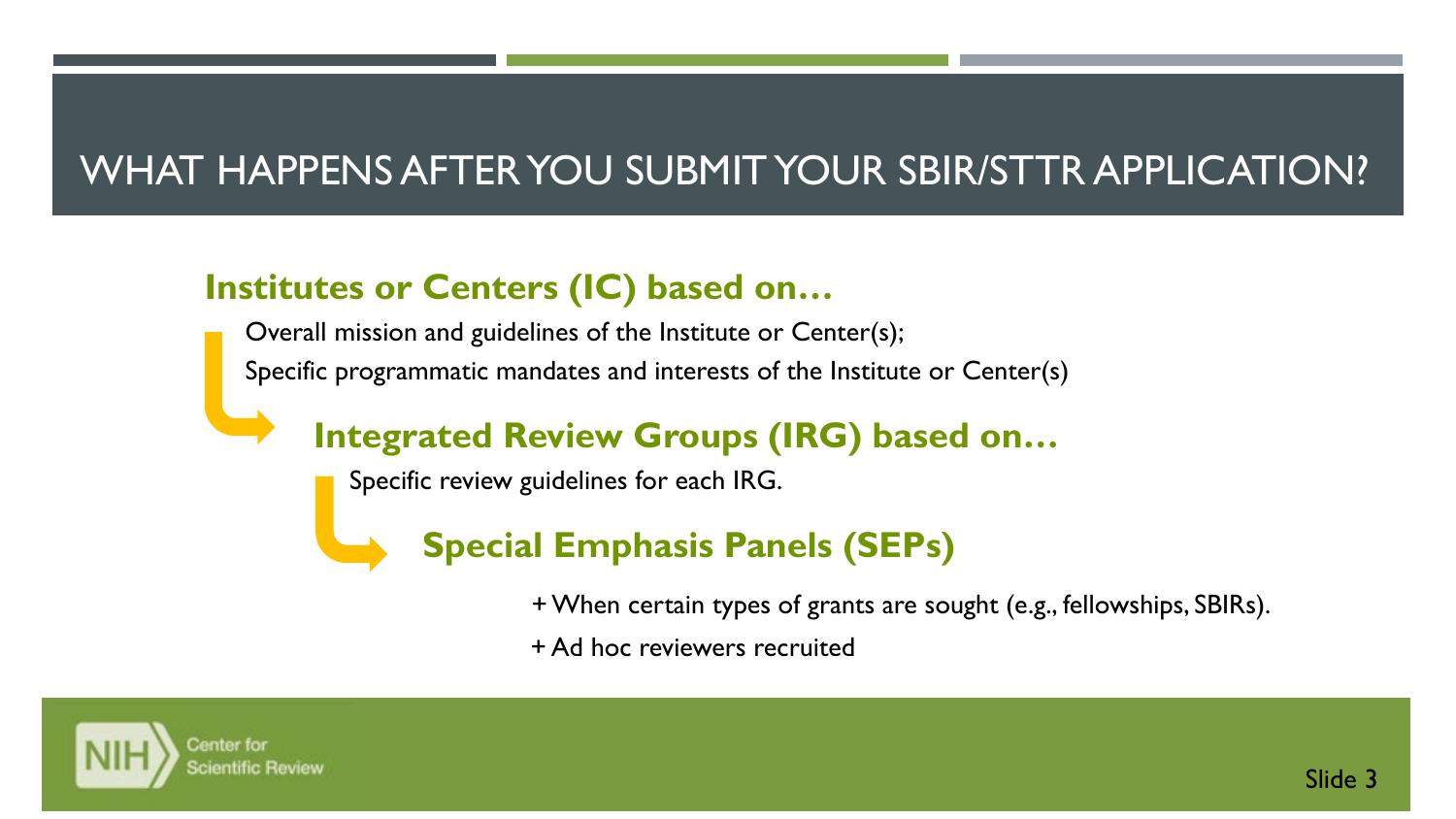### RECURRING SPECIAL EMPHASIS PANELS REVIEWING SBIR/STTR



There are ~40 SBIR/STTR different Study Sections in CSR that review **~6,500 applications/year**

- Locate the one that best fits your application by using the CSR Assisted Referral Tool: **[https://art.csr.nih.gov](https://art.csr.nih.gov/) or**
- Or browse CSR's list of SBIR/STTR study sections: **<https://public.csr.nih.gov/StudySections>**
- Use the Assignment Request Form to suggest a specific Study Section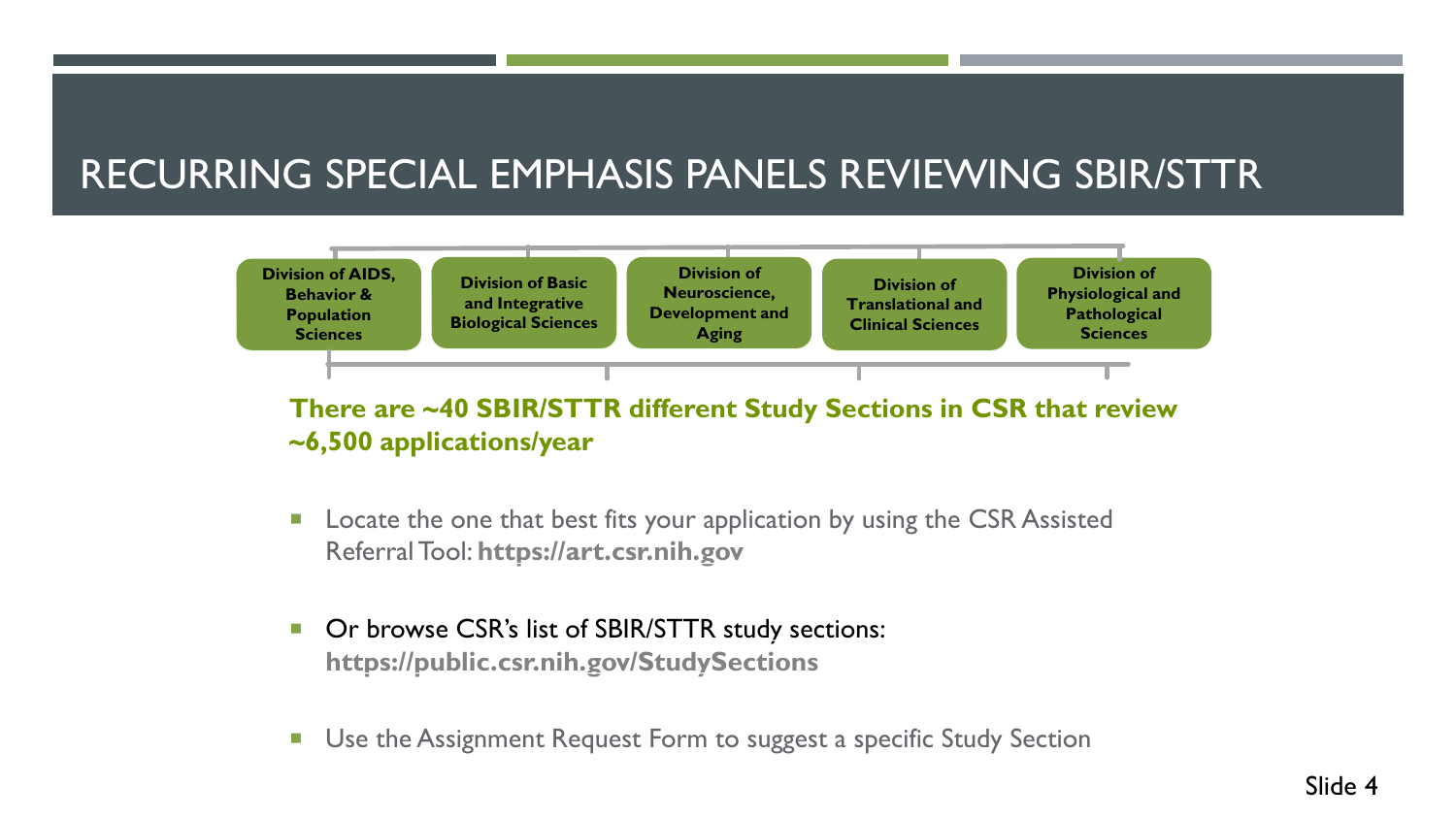### RECEIPT & REFERRAL – START OF YOUR APPLICATION'S JOURNEY

FOA inappropriateness

Contact a Program Officer before you write. Read the entire FOA.

**Common mistakes that can result in withdrawal of a SBIR/STTR application.**

Submitting an application after the submission deadline Submitting an application too early for the due date Submitting an incomplete application or with errors

Application is not-compliant (violates NIH policies)

- Overstuffed
- Mis-classified Clinical Trial
- Font, format, page limit violations
- A new application that refers to prior review

Complete all the appropriate registrations. Read the FOA due date information. Submit EARLY!

Check that sections are correctly included.

Read and follow the SBIR/STTR SF424 Instructions.

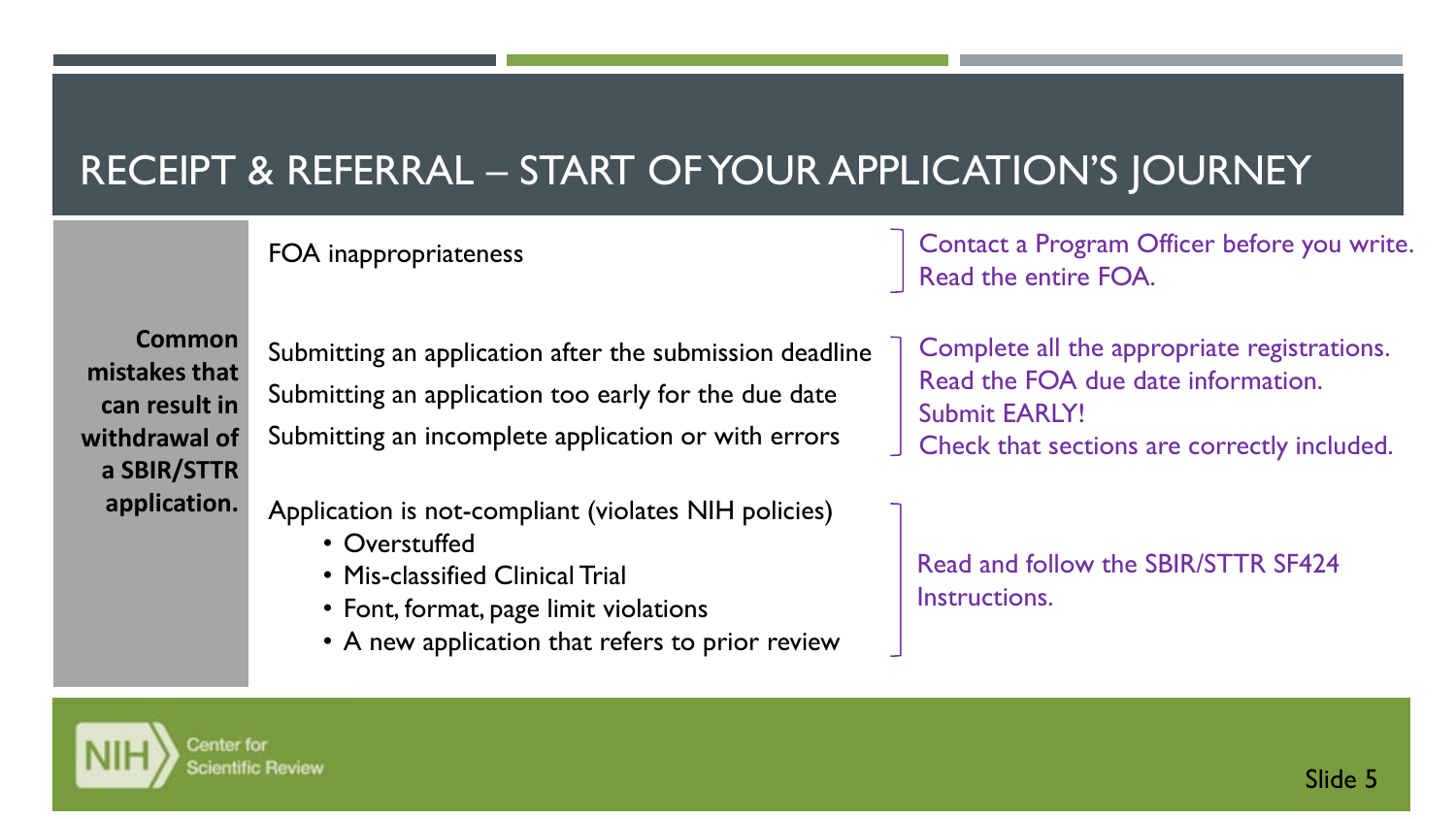## KEY PLAYERS TO CONSIDER AS YOU PREPARE YOUR APPLICATION

- 
- PIs pre- and postaward
- Provides postaward oversight
- Example 12 Point of contact to<br>PIs pre- and post-<br>award<br>• Provides post-<br>award oversight<br>• Responsible for<br>programmatic<br>aspects of a grant<br>• Answers<br>questions about<br>IC priorities • Responsible for programmatic aspects of a grant
	- **Answers questions about IC priorities**

teraction\*<br>
ORR Station\*<br>
ORR Staffan Staffen<br>
ORR Staffan Staffen<br>
Staffen Staffen<br>
Staffen Staffen<br>
Staffen Staffen<br>
Staffen Staffen<br>
Staffen Staffen<br>
Staffen Staffen<br>
Staffen Staffen<br>
Staffen Staffen<br>
Staffen Staffen<br> application\*

- Assigns application to
- NIH Institute/Center
- Assigns to an SBIR study section
- **Answers general submission questions**

- O Point of contact to PIs<br>during the review<br>O process during the review process
	- Oversees review of applications Provides a summary of the evaluation of an application
	- **Answers questions about study section scope and review**.

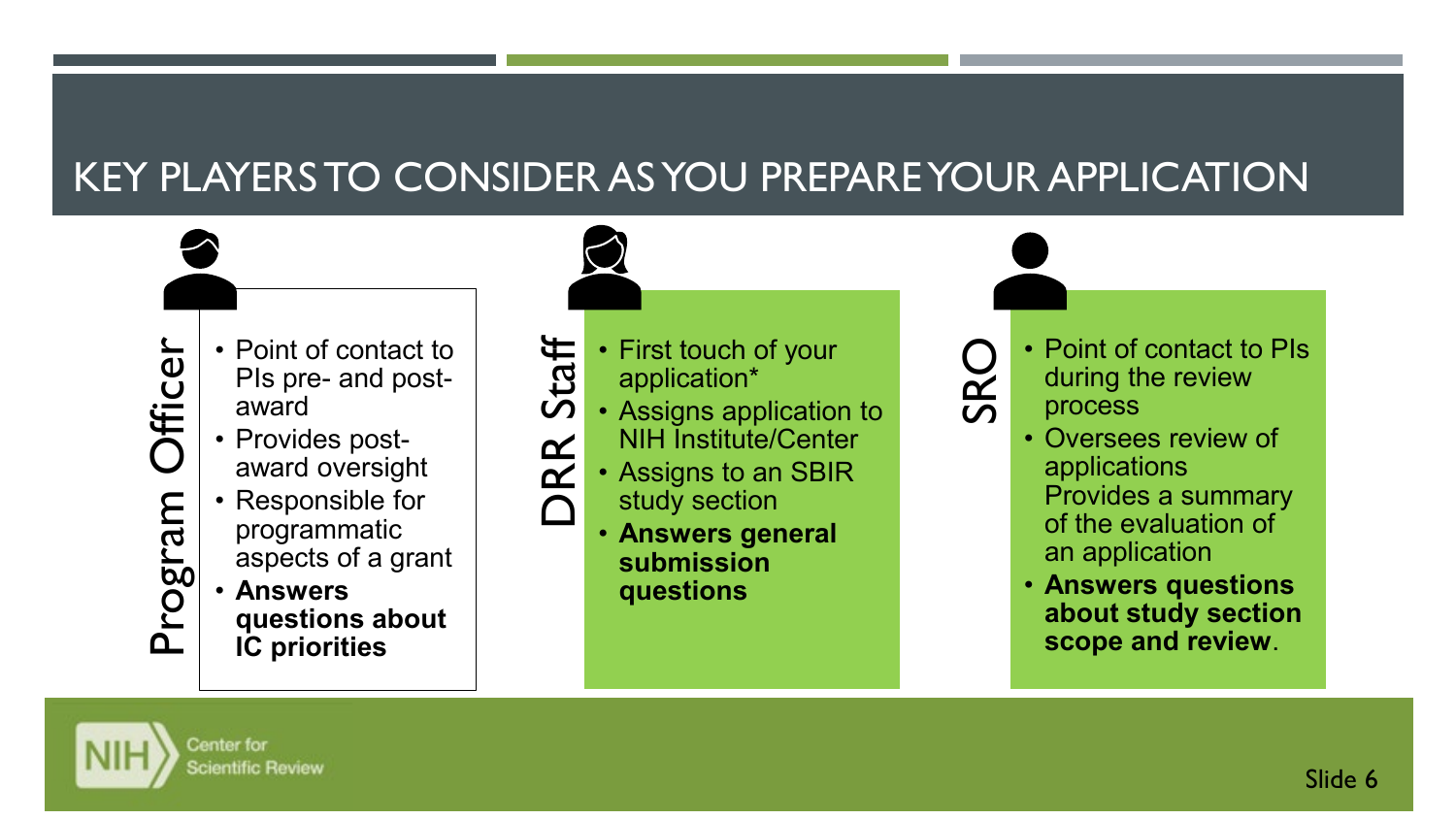## ROLE OF THE SCIENTIFIC REVIEW OFFICER (SRO)

### **The SRO…**

- selects the reviewers and chair for the panel.
- manages conflict of interests and assigns applications to reviewers.
- produces a summary statement for all applications (discussed applications include a summary of the discussion; non-discussed applications contain just the 3 assigned reviewers' critiques).



Expert SBIR/STTR panels have 20-40 members (ad hoc) from the scientific and business community.

Review panels review ~60 to 100 applications during each round of review.



Each application is assigned to 3 or possibly more reviewers.

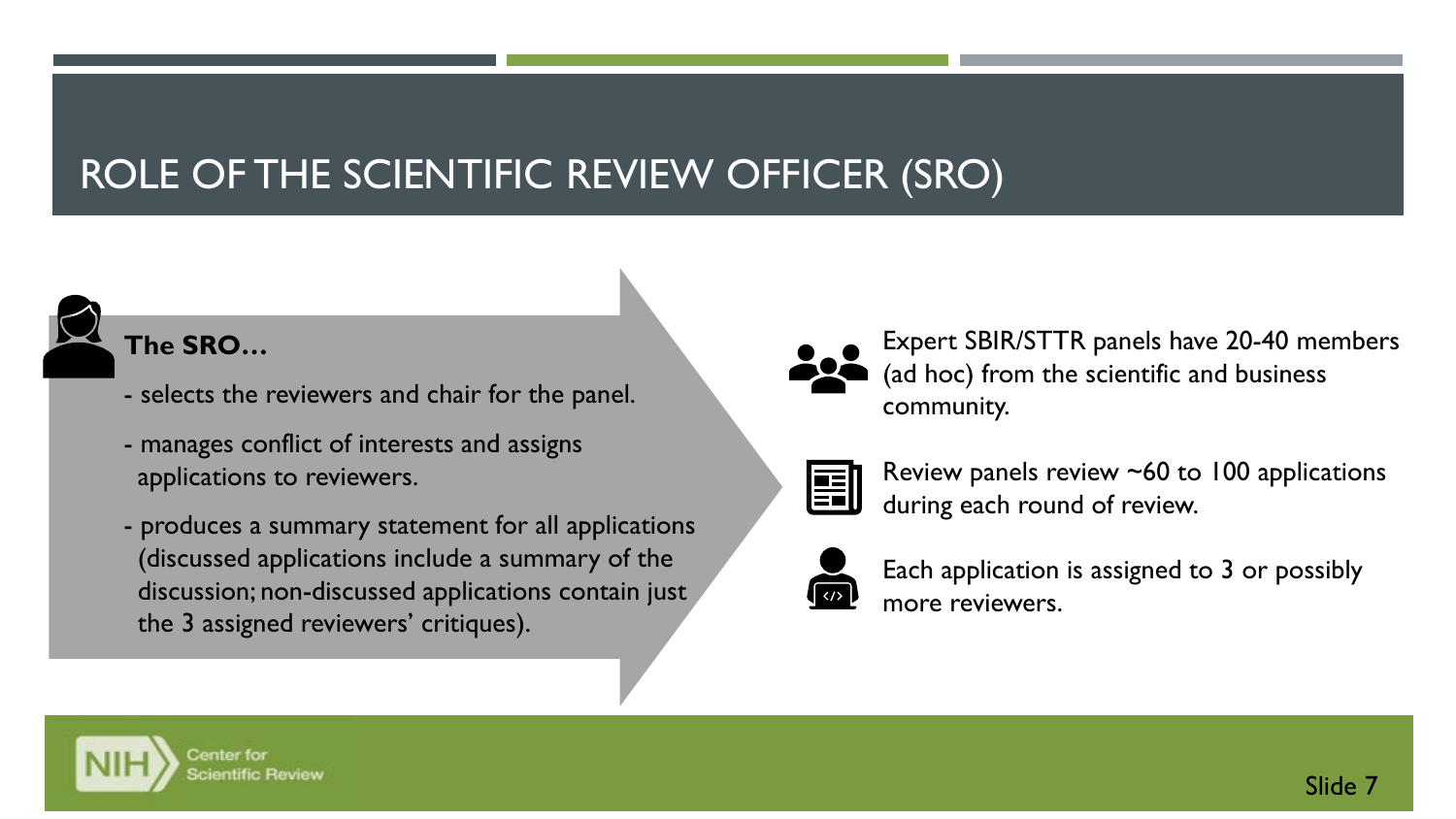### HOW ARE BIAS AND CONFLICT HANDLED IN PEER REVIEW?

## CSR implements these core values **Expert assessment**



# **Transparency Impartiality Fairness Integrity Confidentiality Efficiency**

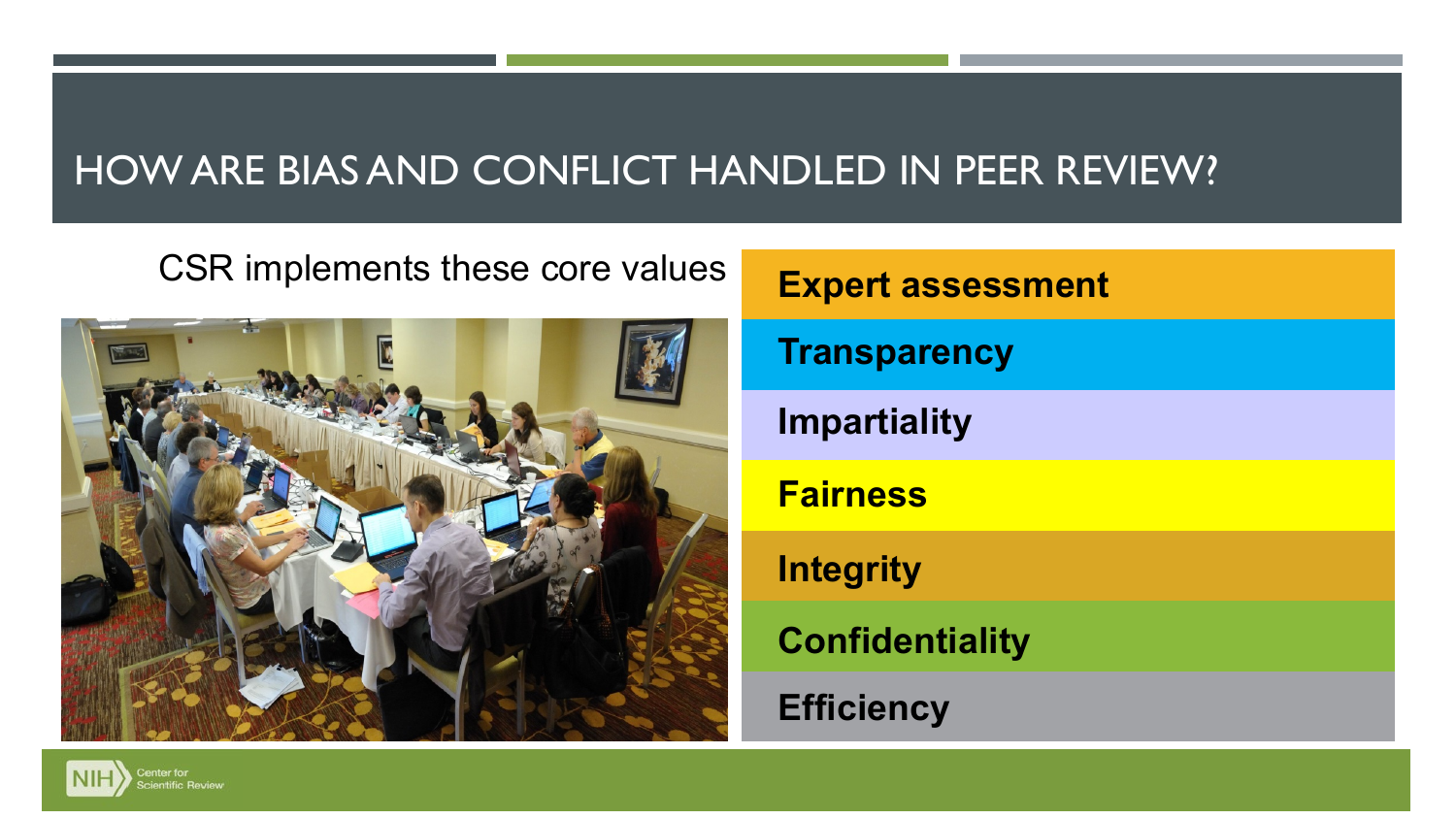## REVIEWER AND REVIEW PANEL RESPONSIBILITIES



**The review panel…**

- scores the 5 core review criteria + overall impact of the application (1-9 scale)
- determines the top half of applications.
- give final scores to the discussed applications.
- provide written critiques for both discussed and non-discussed applications.



Preliminary scores assigned by the assigned reviewers.



Applications are discussed in clusters. Within each cluster applications are **discussed** in random order and receive final scores by the full panel.



Applications that score in the lower half are **not discussed** and receive no final scores.

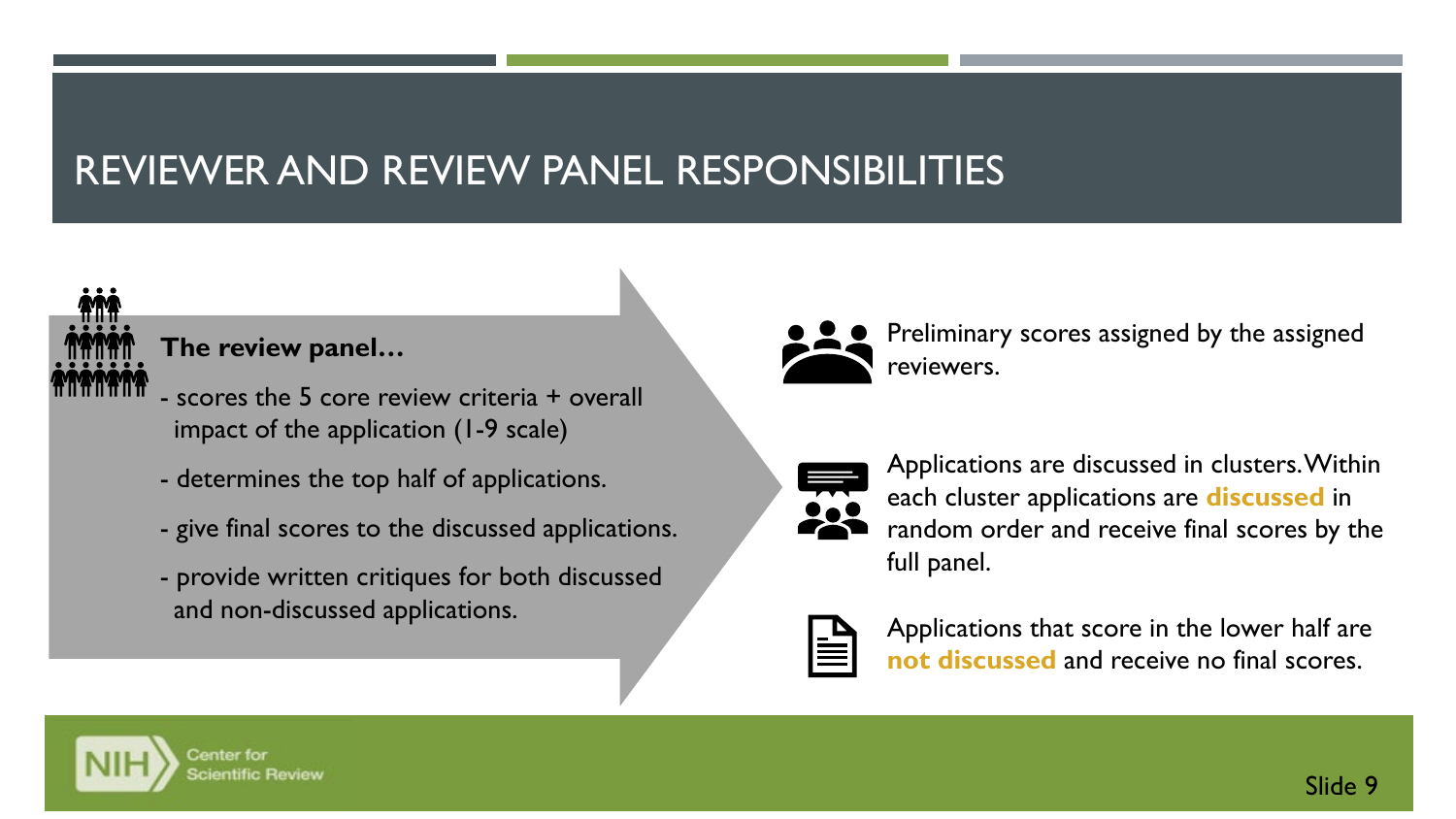### PEER REVIEW CONSIDERATIONS

er for ntific Review

| Common<br><b>misperceptions</b><br>about<br><b>SBIR/STTR</b><br>review | After seeing the roster, I can request specific<br>reviewers to review or not review my application. | <b>NO.</b> Requests for expertise or identification of competitor<br>conflicts can be described at the time of application<br>submission, not after. |
|------------------------------------------------------------------------|------------------------------------------------------------------------------------------------------|------------------------------------------------------------------------------------------------------------------------------------------------------|
|                                                                        | For my discussed application, the score reflects a<br>mean of the reviewers' criteria scores.        | NO. The final score is the average of each of the panel<br>members' scores (who are not in conflict).                                                |
|                                                                        | Since my application was not discussed, I will not<br>receive any scores.                            | <b>NO.</b> While ND applications do not receive a final score,<br>they do receive scores on the 5 main criteria by the 3<br>assigned reviewers.      |
|                                                                        | addressed the prior reviewers' concerns, which<br>means a better score this time around.             | <b>NO.</b> Resubmitted applications are assigned to new<br>reviewers who may identify continuing or new concerns.                                    |
|                                                                        | None of the reviewers have the expertise to<br>review my application.                                | <b>NO.</b> While no one reviewer may be a 100% fit, the panel has<br>the collective expertise to review the applications.                            |
|                                                                        |                                                                                                      | can talk with you (the SRO) after review is over. NO. After review, you should discuss next steps with your PO.                                      |

Slide 10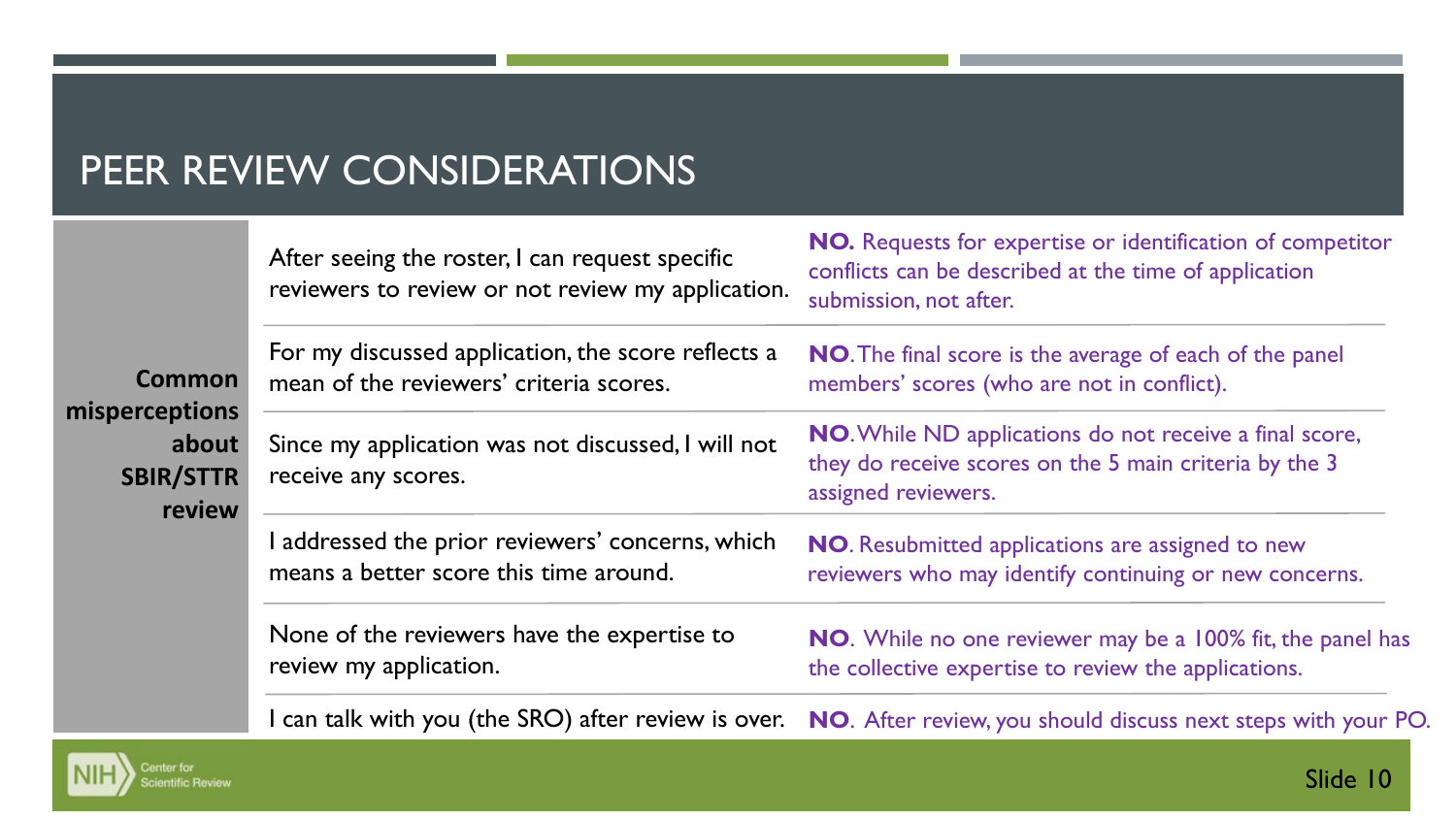### AT THE MEETING: WHAT IS DISCUSSED?

**Overall Impact + Overall impact score**

- **Significance**
- **Rigor of the prior research**
- **Investigators, Innovation, Environment**
- **Approach, Aims, Timelines**
- **Potential barriers/alternative solutions**
- **Human Subjects/Vertebrate Animals**
- **Inclusion of women, minorities, age across the lifespan**
- **Sex as a biological variable**
- **Biohazards**

Center for cientific Review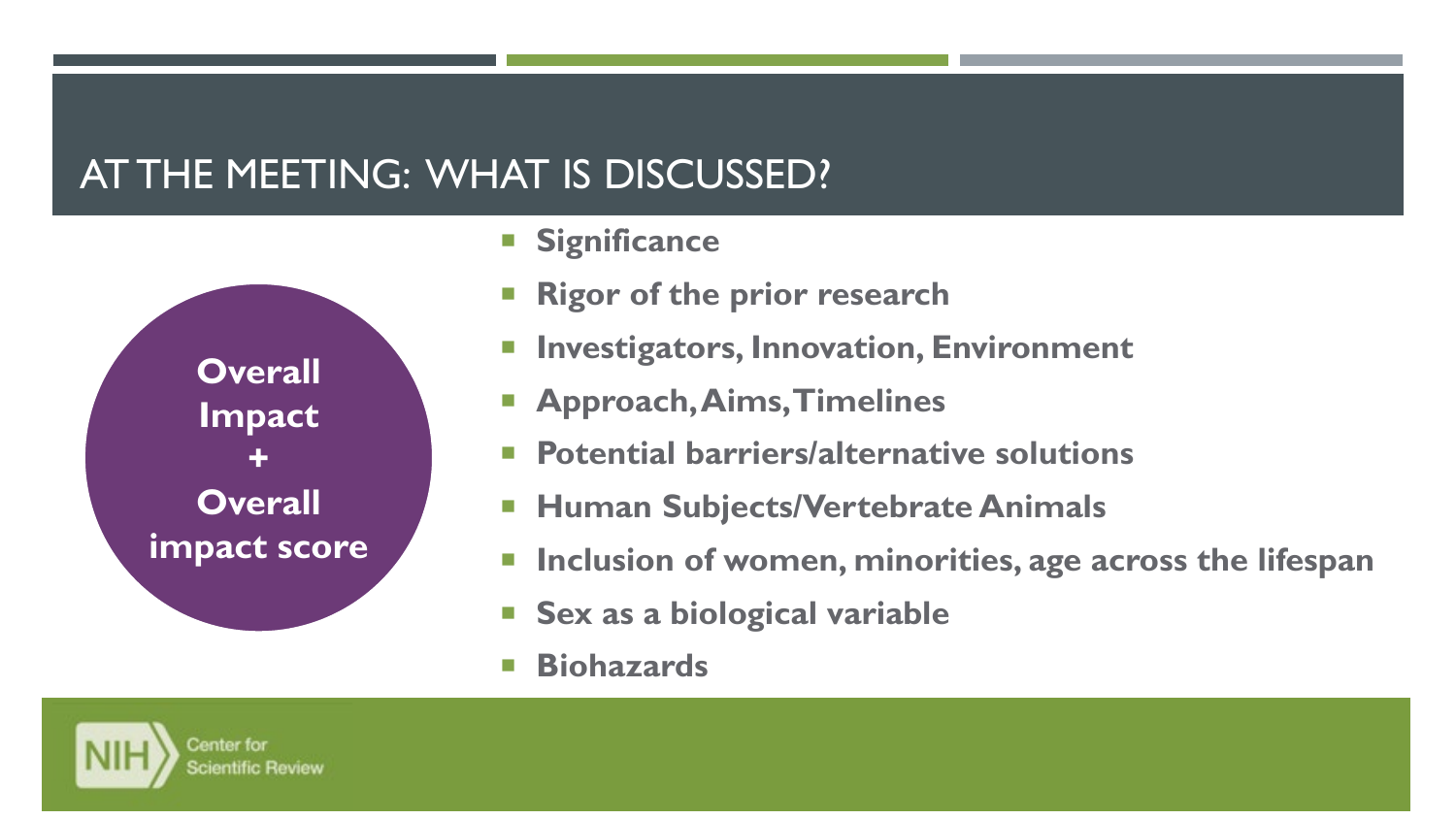### **A competitive application is…**

**What are the common errors that reduce reviewers' assessment of overall impact?**

**How do you put your best application forward?**

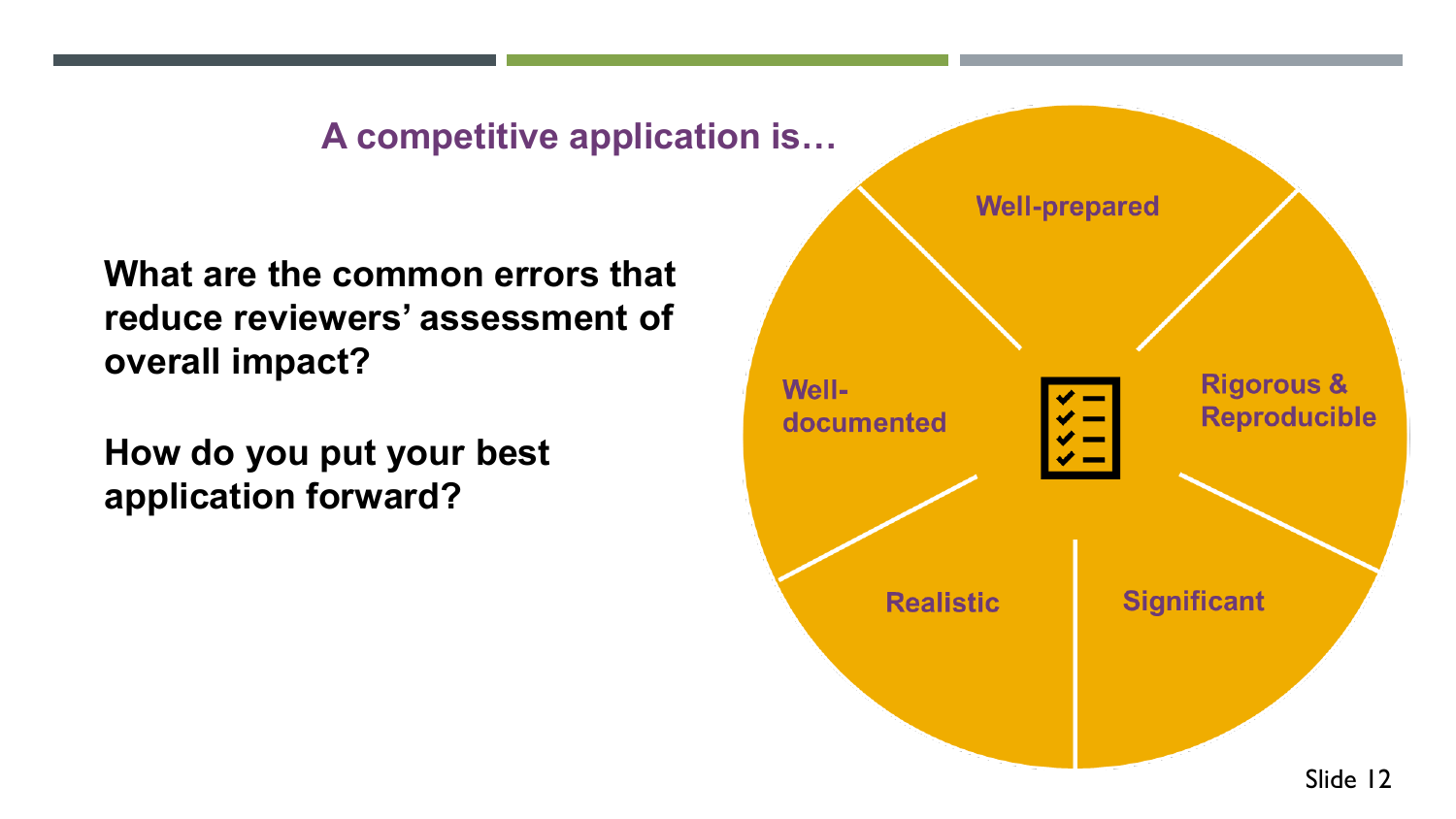**Not planning your writing time wisely.**  $\rightarrow$  Submit early – gather LOS. **Well-prepared Too much jargon or acronyms in the application.**  $\rightarrow$  Be clear; speak to an expert, lay audience. **Does not provide a strong rationale for the product. Rigorous & Well-**Describe impact on the field, not just the problem. **Reproducible** documented **Not enough scientific rigor.** Iustify aims based on rigorous prior research. **Vague approach and sparse methodological details. Realistic Significant** Provide solid reasoning in the approach. **Unrealistic aims and timeline.** Acknowledge potential barriers and how they will be addressed. Slide 13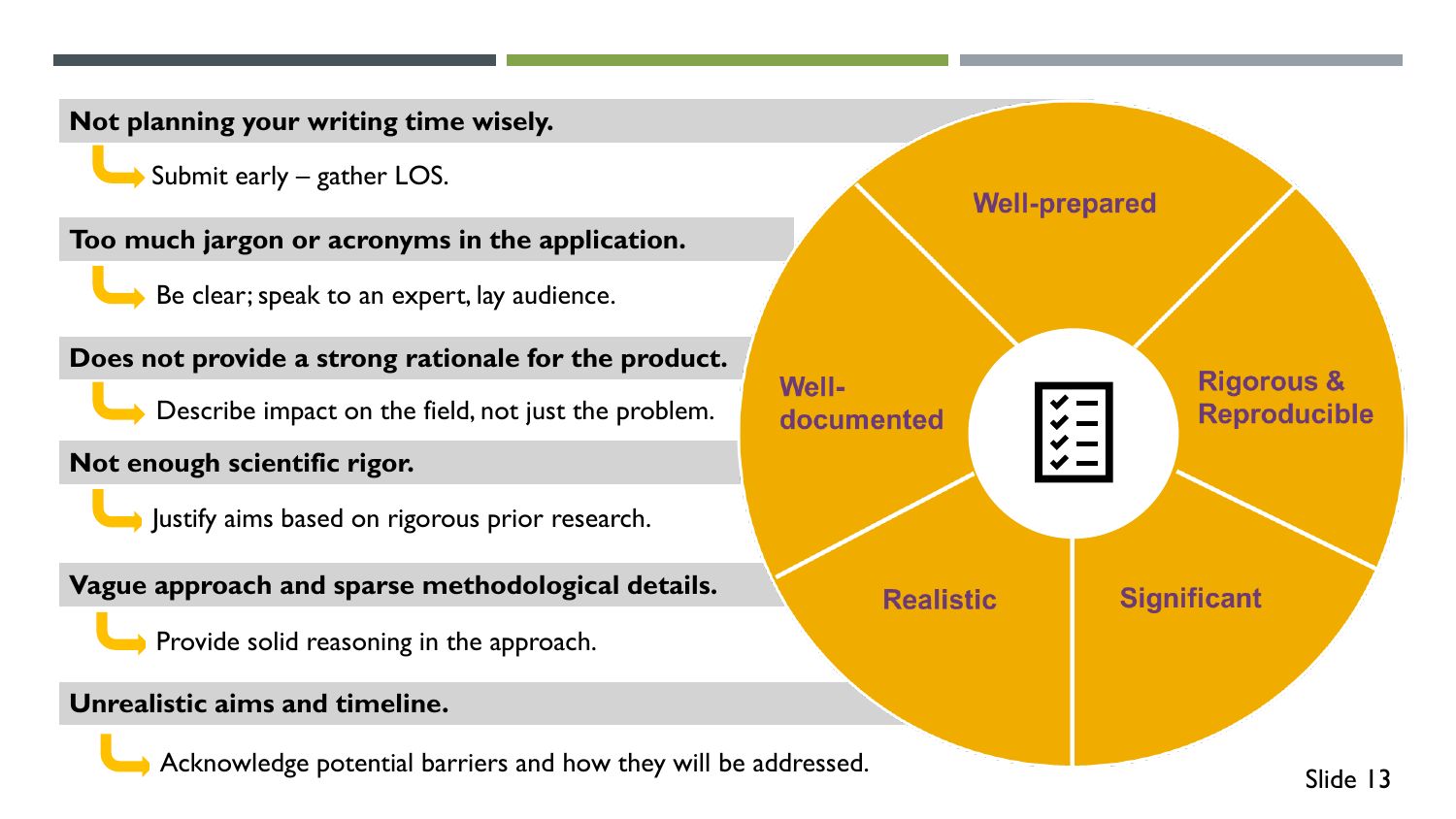### BECOME A SBIR/STTR REVIEWER!

### **Contact a CSR Scientific Review Officer**

Introduce yourself and send them your CV.



**Learn more at this conference and from the CSR website!**

[www.csr.nih.gov](http://www.csr.nih.gov/)

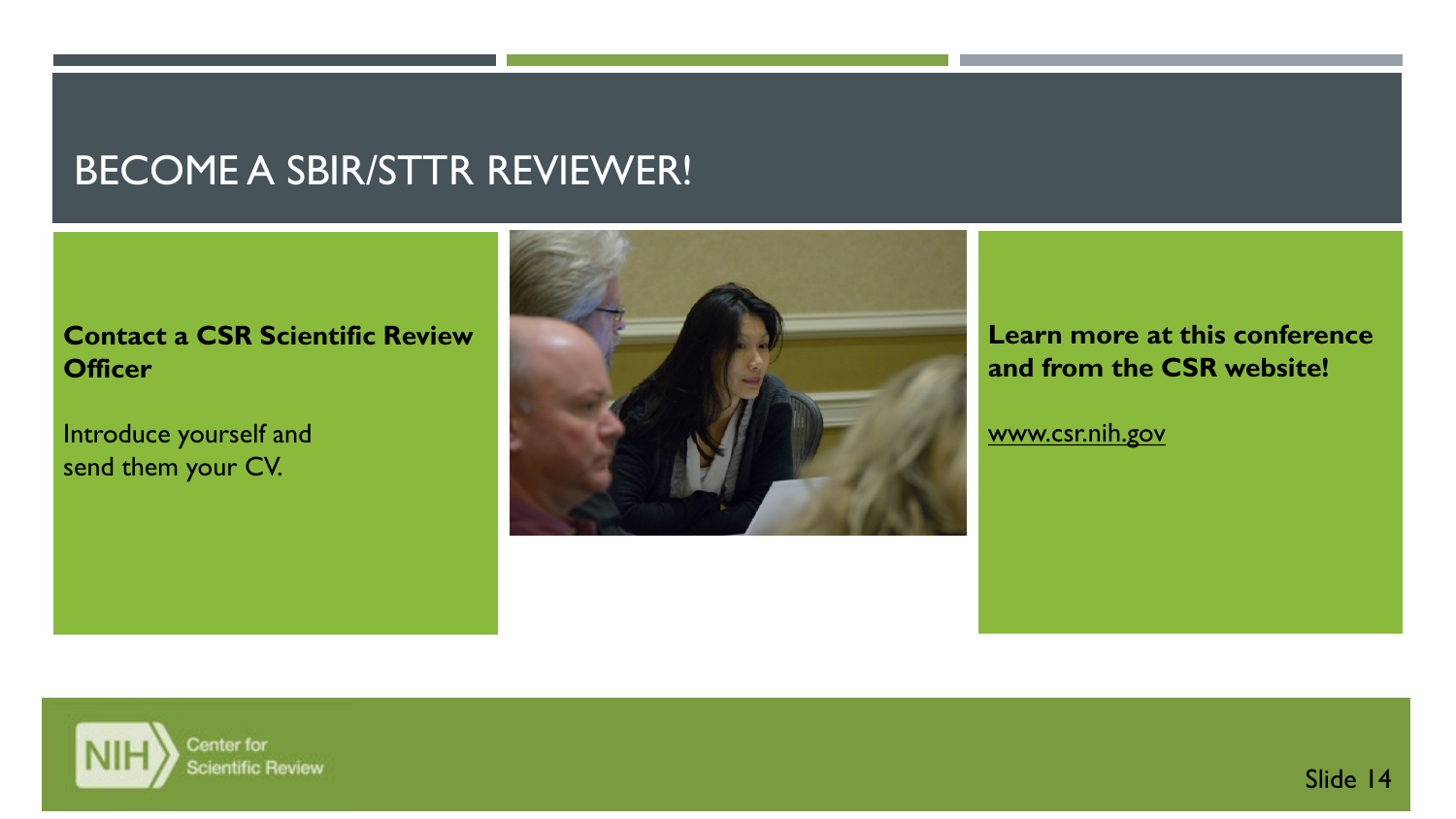### NIH PEER REVIEW INFORMATION ON THE WEB

### **National Institutes of Health: [http://www.nih.gov](http://www.nih.gov/)**

- **Office of Extramural Research** <http://www.nih.gov/grants/oer.htm>
- **Grants Policy** <http://www.nih.gov/grants/policy/policy.htm>
- **Electronic Submission** <http://era.nih.gov/ElectronicReceipt>

#### **Center for Scientific Review: [http://www.csr.nih.gov](http://www.csr.nih.gov/)**

- **Resources for Applicants** <http://www.csr.nih.gov/ResourcesforApplicants>
- **CSR Study Section Descriptions** <http://public.csr.nih.gov/StudySections>
- **CSR Rosters and Meeting Dates** <http://public.csr.nih.gov/RosterAndMeetings>